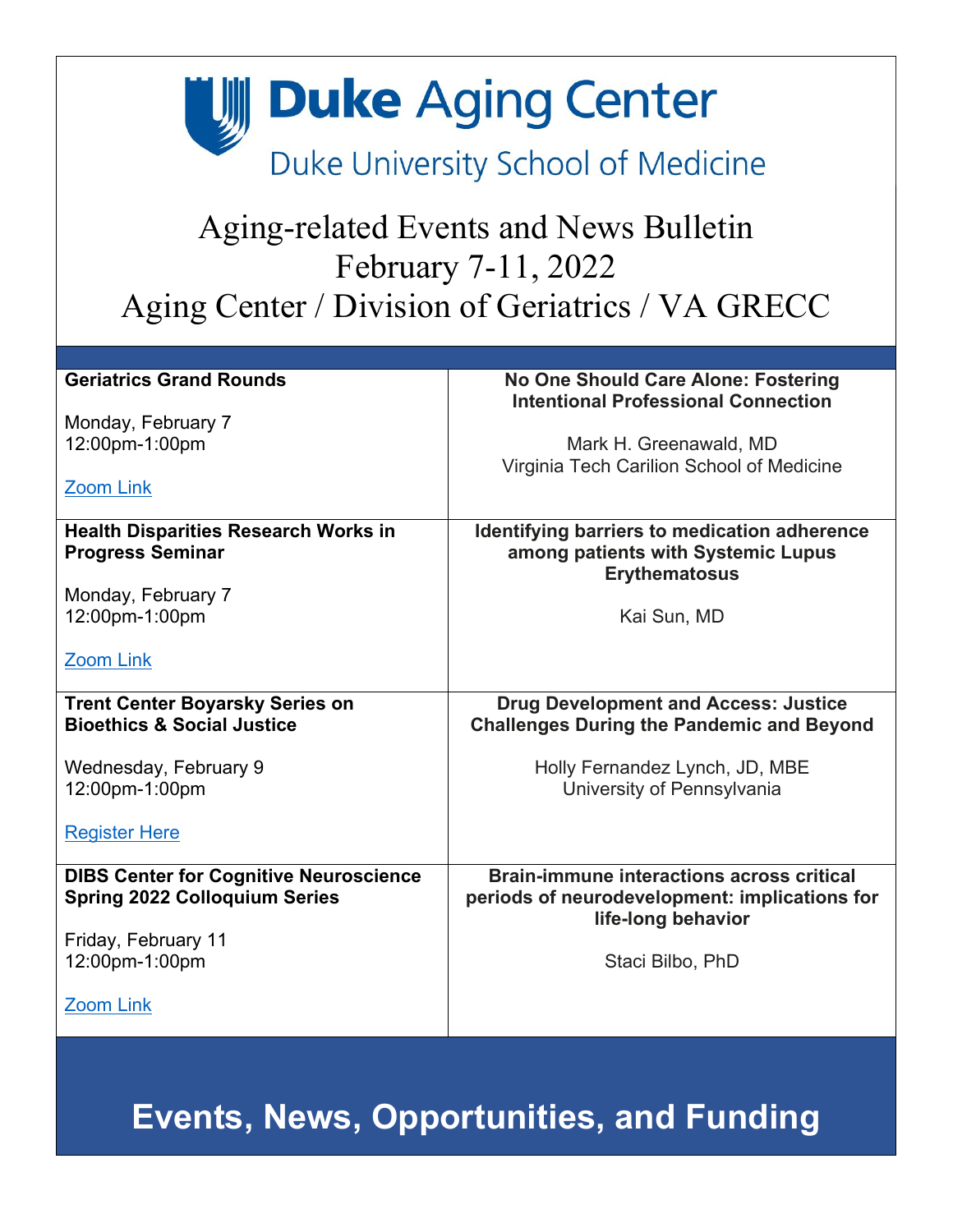### **News & Events**

- **Duke Geriatrics Fellows to have a strong showing at AGS 2022:**  Congratulations to Collin Burks, Sungyub Lew, Anahid Hamparsumian, Amna Shabbir, and Omid Salaami on having abstracts accepted to present their work at the American Geriatrics Society Annual Scientific Meeting this spring!
- **Surgery, Cognitive Decline, and Alzheimer's:** New publication from Miles Berger, MD, PhD and an extensive list of collaborators. [Duke News article](https://corporate.dukehealth.org/news/no-link-between-cognitive-changes-alzheimers-markers-after-major-surgery) // [Annals of Clinical and Translational Neurology publication of findings](https://doi.org/10.1002/acn3.51499)
- **Duke Medical Center Library & Archives Online Exhibit – [Black History](https://guides.mclibrary.duke.edu/blackhistorymonth)  [Month: A Medical Perspective](https://guides.mclibrary.duke.edu/blackhistorymonth)**
- **AI Health Data Studio series:** 4 weekly Zoom seminars beginning 2/10/22 offering an overview of Duke's clinical data landscape, DEDUCE and PACE, EHR APIs and ECHO, and the DIHI data pipeline. Info and registration: <https://aihealth.duke.edu/2022springdatastudios/>
- **[Energetics in Anthropology Workshop:](https://sites.duke.edu/pontzerlab/energetics-anthropology-workshop/)** May 2-3, 2022 at Duke [registration](https://docs.google.com/forms/d/e/1FAIpQLSf11Xqm3y05gl6UffyMpDe56rDUVPJ63accThovk_vnE6dZcQ/viewform)  [and abstract submission](https://docs.google.com/forms/d/e/1FAIpQLSf11Xqm3y05gl6UffyMpDe56rDUVPJ63accThovk_vnE6dZcQ/viewform) open through March 1

### **Professional Development Opportunities**

- **[Building Interdisciplinary Research Careers in Women's Health:](https://obgyn.duke.edu/education-and-training/bircwh-k12-program)** K-12 Career Development Grant for Junior Faculty at Duke and NCCU. LOI due 2/18/22
- **[NIA Butler-Williams Scholars Program](https://www.nia.nih.gov/news/butler-williams-scholars-program-2022)** Application deadline: 4/15/22

### **Funding Opportunities**

- **[Brown Foundation 2022 Neuroscience Program for Early Career](https://researchfunding.duke.edu/duke-aging-center-and-joe-w-and-dorothy-dorsett-brown-foundation-2022-neuroscience-program-request)  [Investigators at Duke.](https://researchfunding.duke.edu/duke-aging-center-and-joe-w-and-dorothy-dorsett-brown-foundation-2022-neuroscience-program-request)** Application deadline: 2/20/22
- **[Science Diversity Leadership Program for Established Investigators](https://czi-sciencediversityleadership.nas.edu/)** Chan Zuckerberg Initiative/NASEM. Application deadline: 5/19/22
- **[NIA Notices of Special Interest: New opportunities for advancing pain](https://www.nia.nih.gov/news/new-opportunities-advancing-pain-science)  [science](https://www.nia.nih.gov/news/new-opportunities-advancing-pain-science)**
- **NIA [IMPACT Collaboratory Career Development Awards](https://impactcollaboratory.org/cda/)** Proposal deadline: 3/18/22
- **NIA [IMPACT Collaboratory Health Care System Scholars Program](https://impactcollaboratory.org/hcs-scholars/)** LOI deadline: 2/8/22